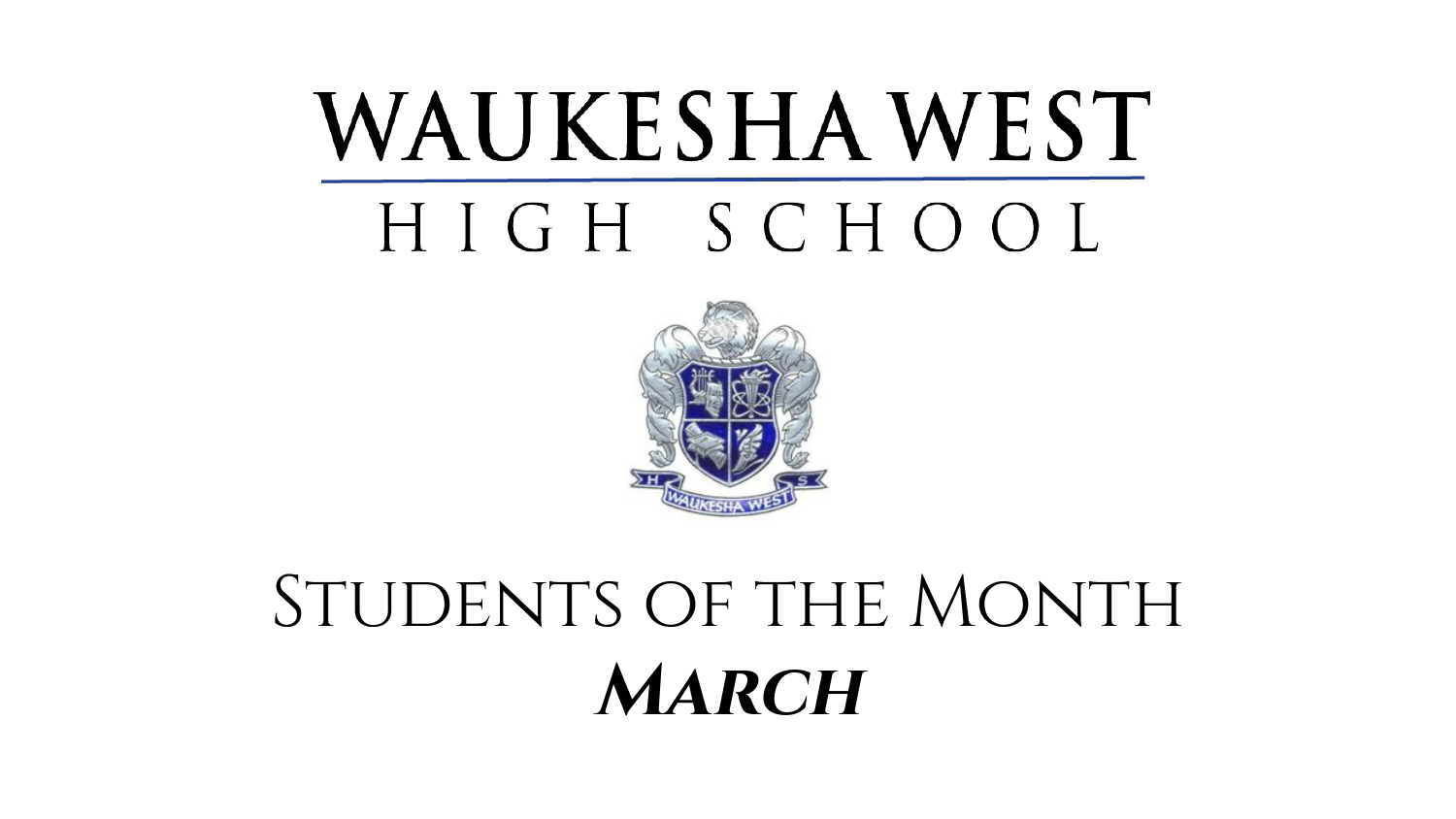

#### WAUKESHA WEST **thomas**  HIGH SCHOOL **Schwarzenbacher**  $ART$

Thomas is an amazingly talented art student who constantly pushes himself beyond what is asked of him. He can often be found hanging out in the art department both during the school day and after school during art club. His sense of humor has helped drive art club membership throughout the school year.

~ *Mrs. Acker*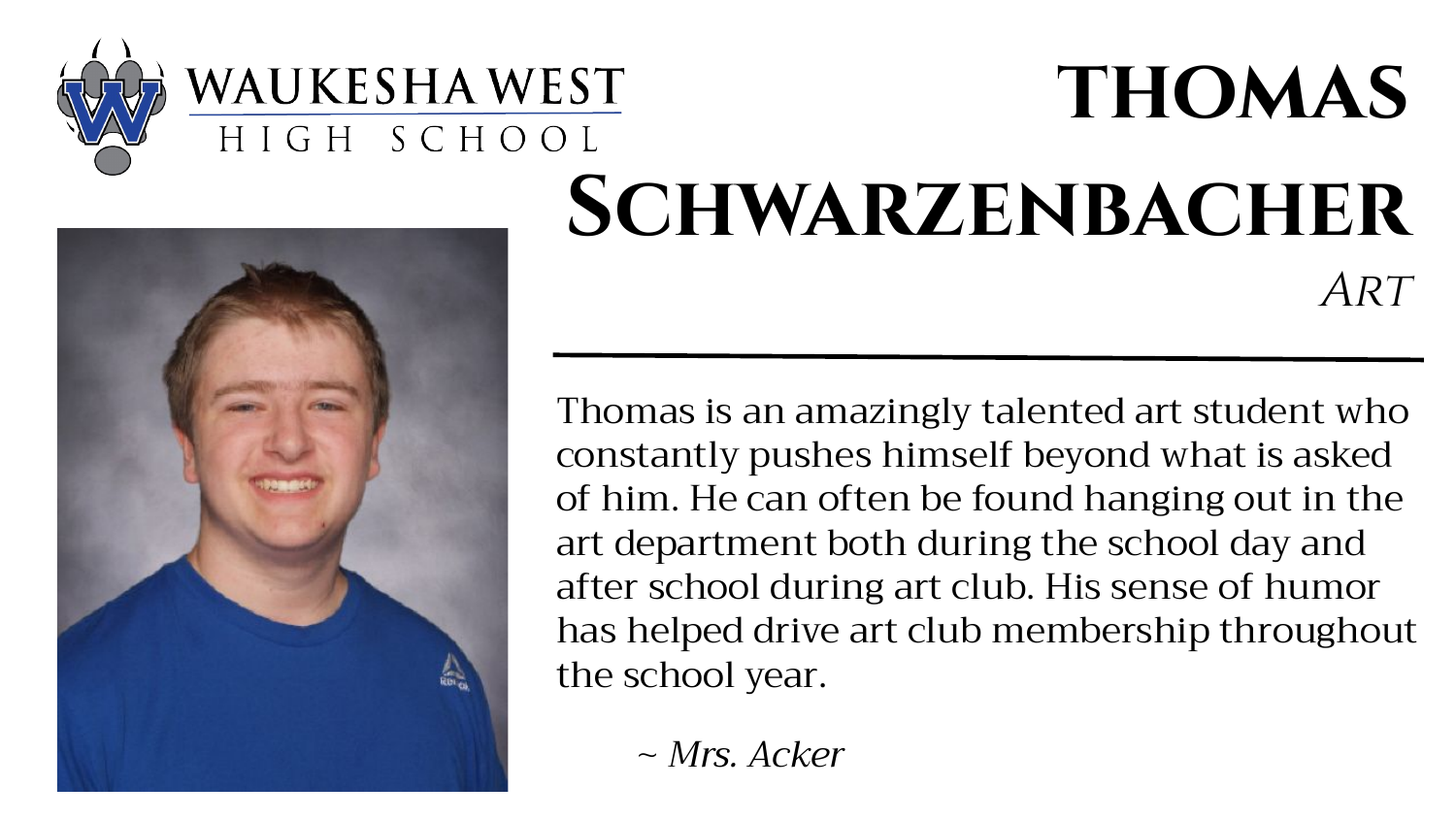



#### **MORGAN O'Brien BUSINESS**

Morgan is a pleasure to have in class! She has a great work ethic in class and is a great leader to my classroom community. She shows great focus when it comes to her work and is always on task during class.

~ *Mr. Bankston*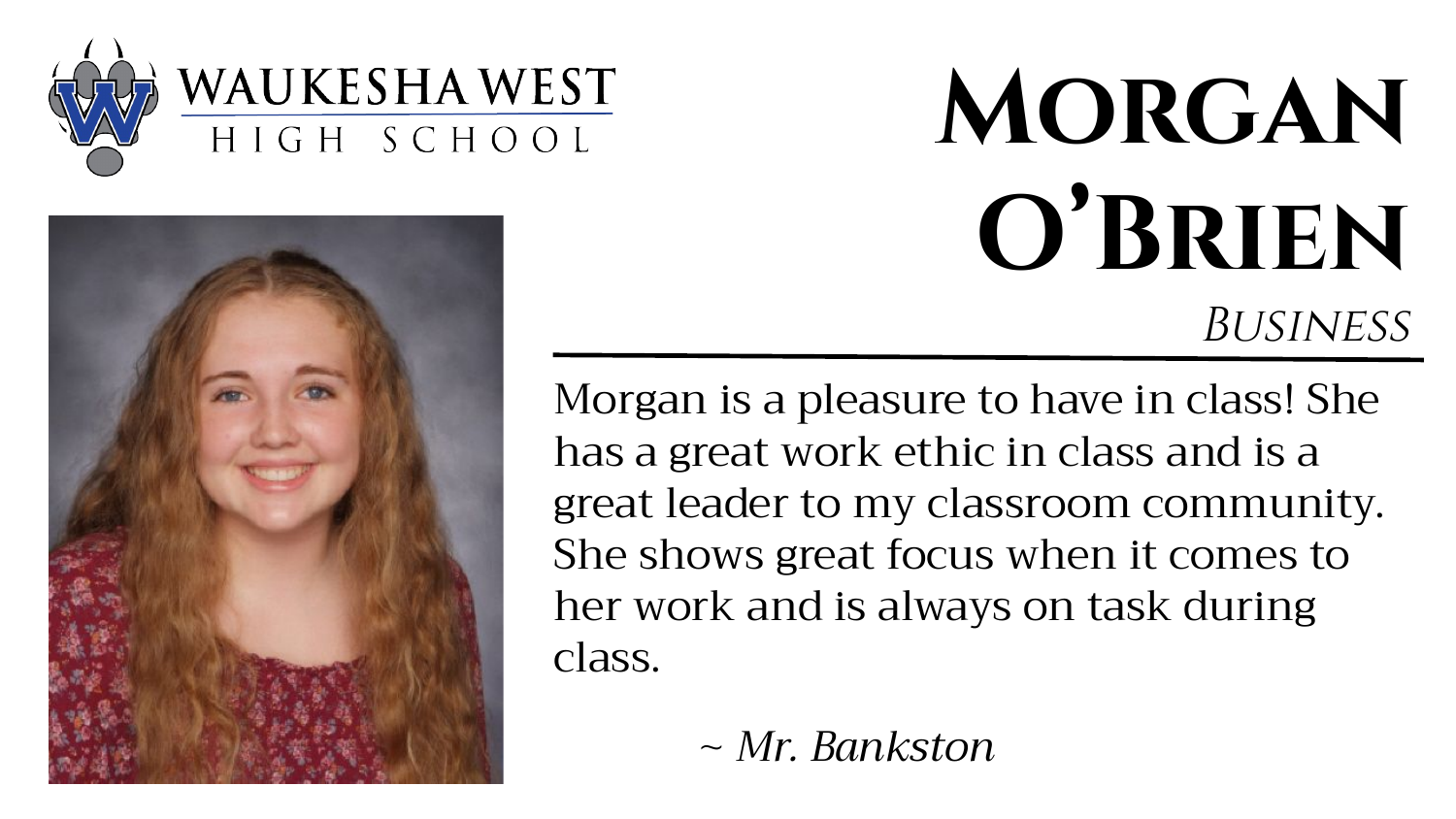

## **MIRANDA Bellingham** ENGLISH

Miranda brings positivity and joy everywhere she goes. She is thoughtful and kind, and she makes the classroom a better place for her peers (and for me). Her work ethic and her investment in learning make her a leader. I am so honored to have had the chance to work with Miranda in two separate courses.

*~ Mrs. Unti-Runnells*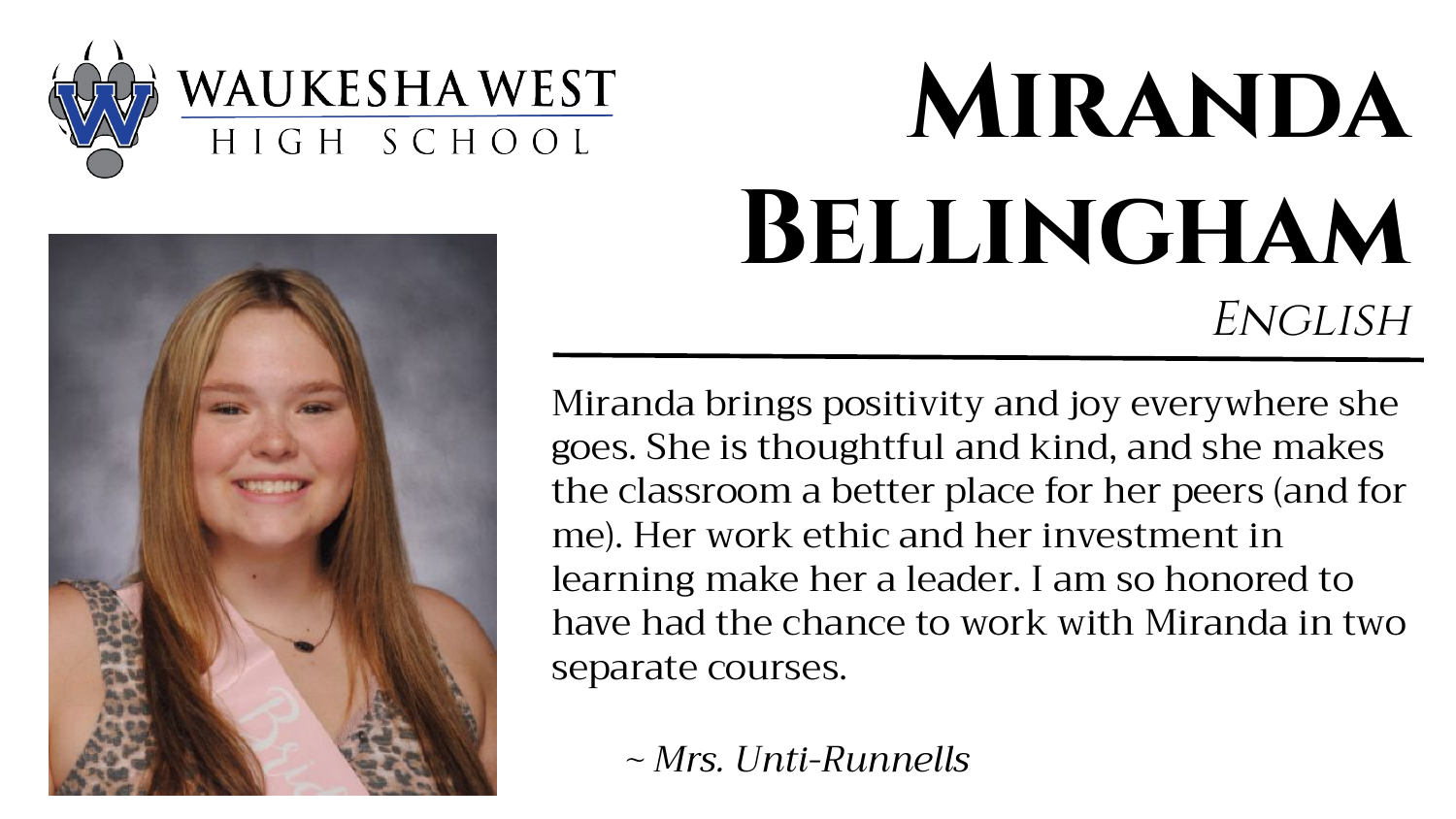



#### **Emily Bornemeier** FAMILY & CONSUMER SCIENCE

It is such a joy to have Emily in class! She always finds a way to make me smile or warm my heart. Emily has also made tremendous strides in her work in both Interior Design and Child Development! She has an amazing work ethic and is always willing to come in and do extra work if needed. She is extremely kind to her peers and is always willing to help others when she sees them struggling. It has been such a joy to see her come out of her shell this year. She has such a positive presence in my classroom. Keep up the great work Emily! I am so proud of you!!

*~Ms. Enderby*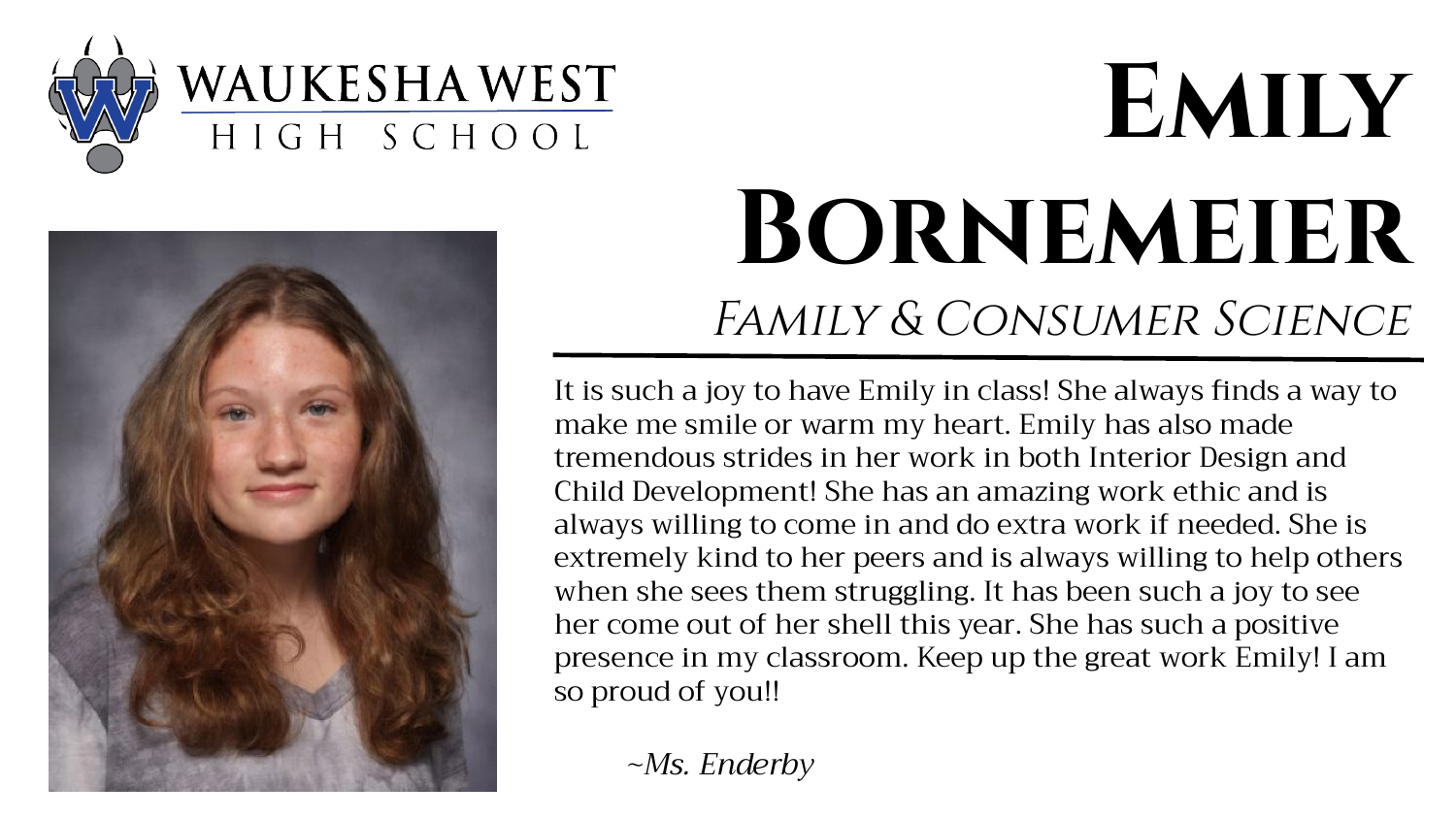



#### **Simone Kulvekoski HEALTH**

Simone is an amazingly kind human being who just seems to be nice to everyone no matter who she is with! She is always completing the task at hand to the best of her abilities and comes to class ready to learn. She continues to work as a productive team player. She is a wonderful young person!!

~ *Mrs. Purpi*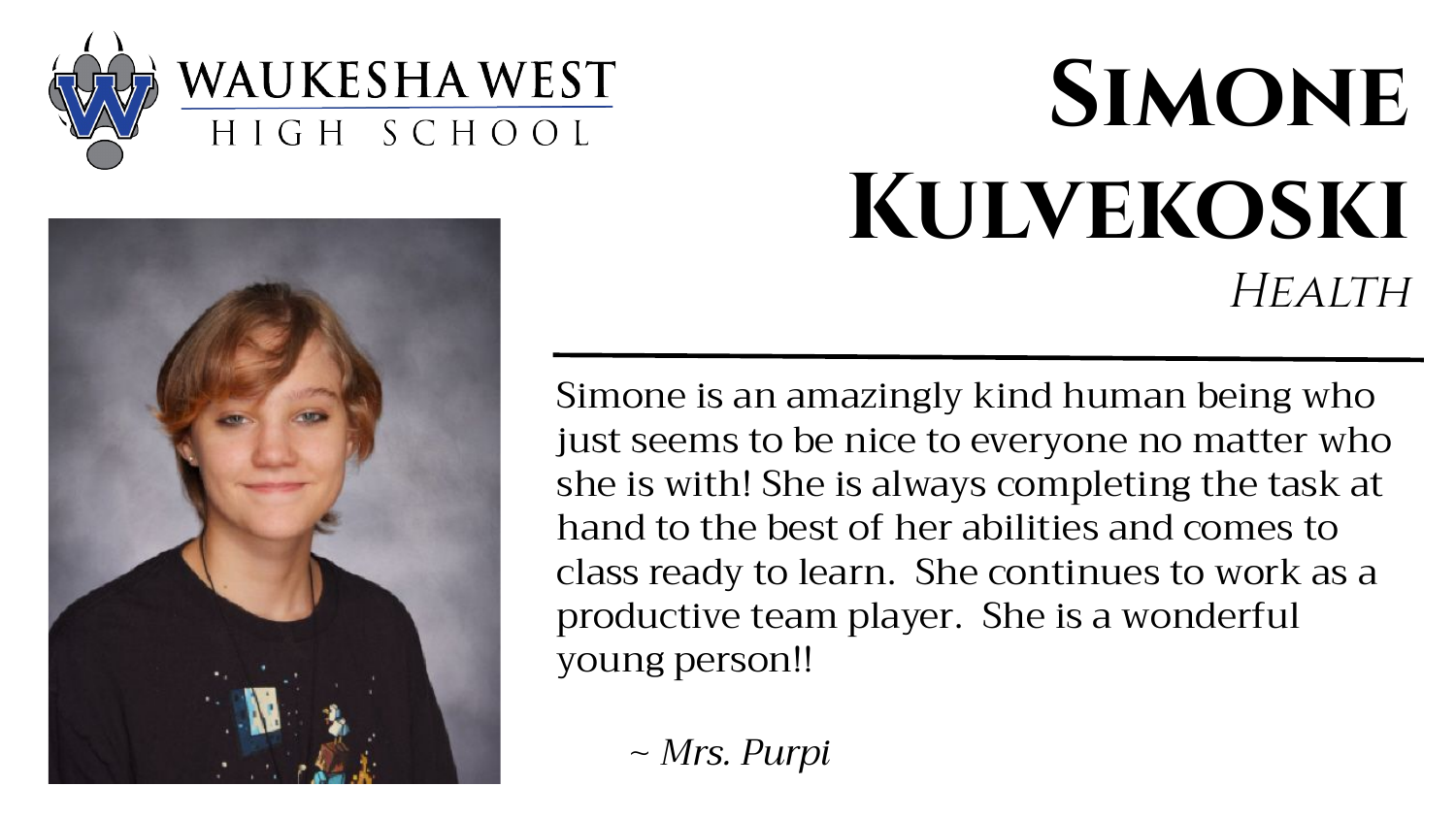



#### **Brynna Panlener MATH**

Brynna is an exceptional young lady. She comes to class ready to learn, and is dedicated to learning mathematics. She is always prepared and willing to work with those around her. I am so happy to have her in my class, and am excited to see what her future holds.

~ *Ms. Ortega*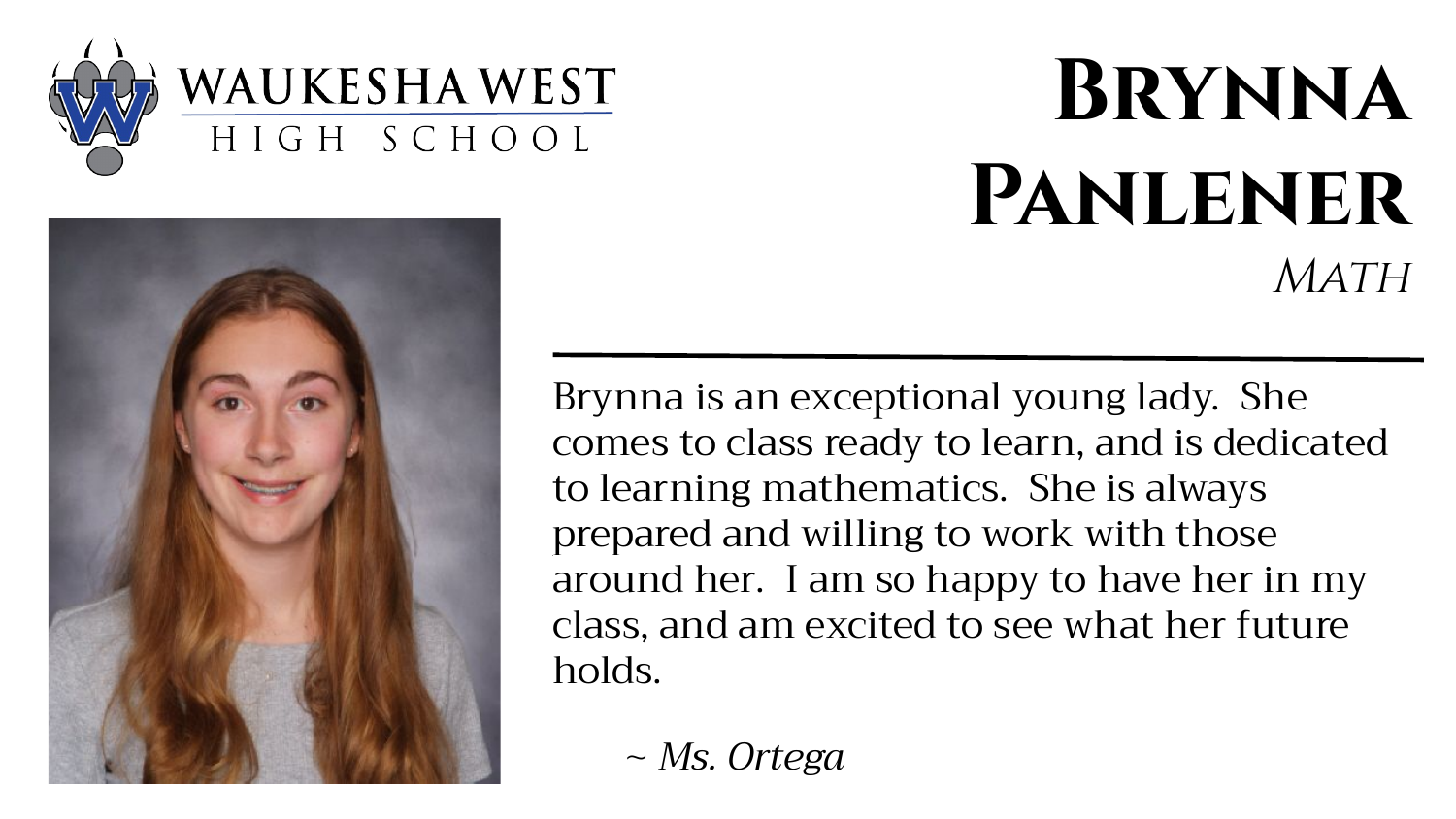



#### **Ari Young MUSIC**

Ari is a fantastic musician who is always looking for ways to help the band department grow. Ari is someone I can always count on, and he goes above and beyond with everything he does. Congrats, Ari!

~ *Mrs. Granzow*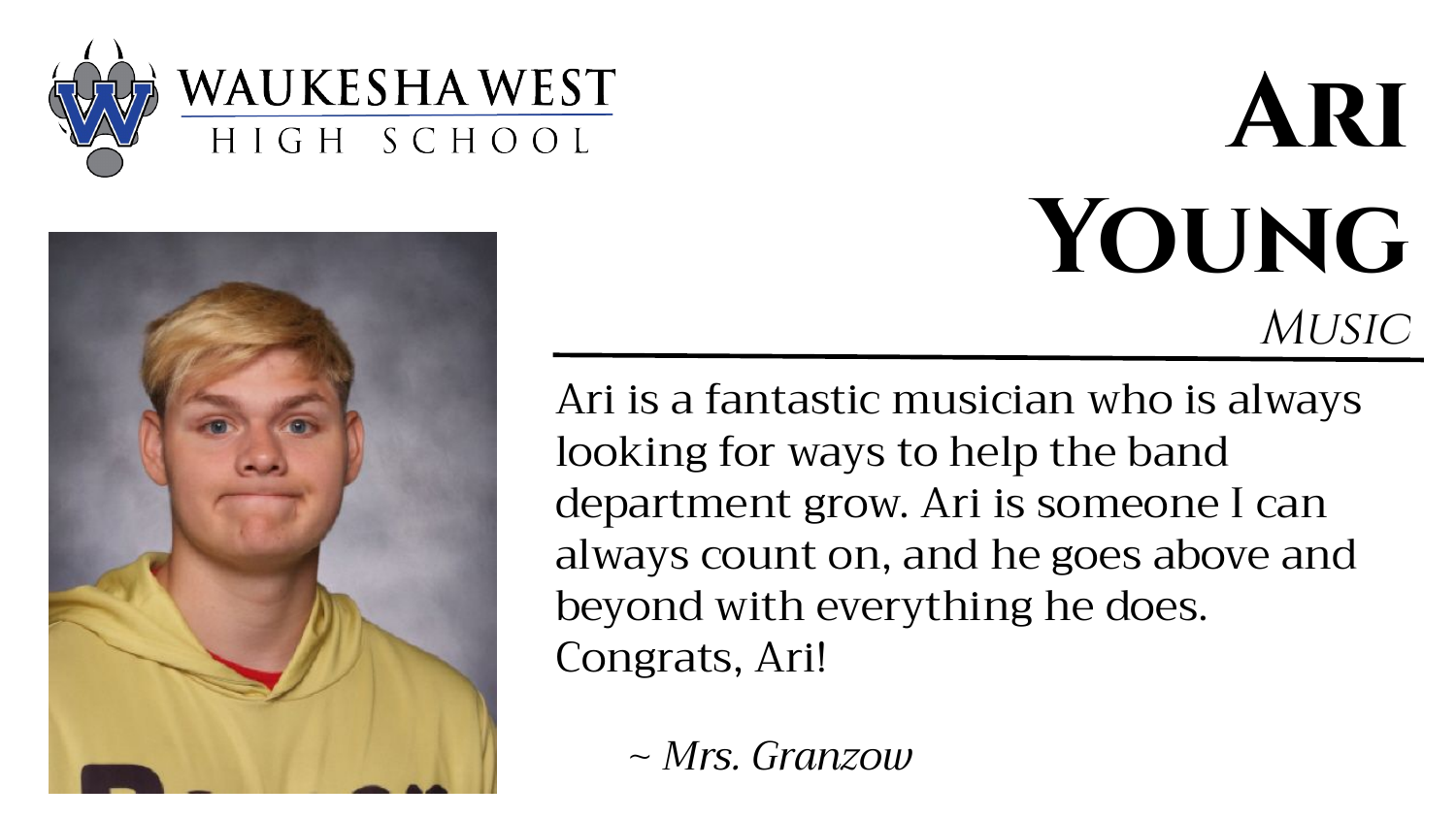



## **Brady Grisar** PHY ED

Brady has done an outstanding job in strength class. He continually goes above and beyond with not only his workouts, but lends a hand to others in class. He has stepped up and taken on a leadership role in the class. He continues to be a pleasure to have in class.

~ *Mr. Baalke*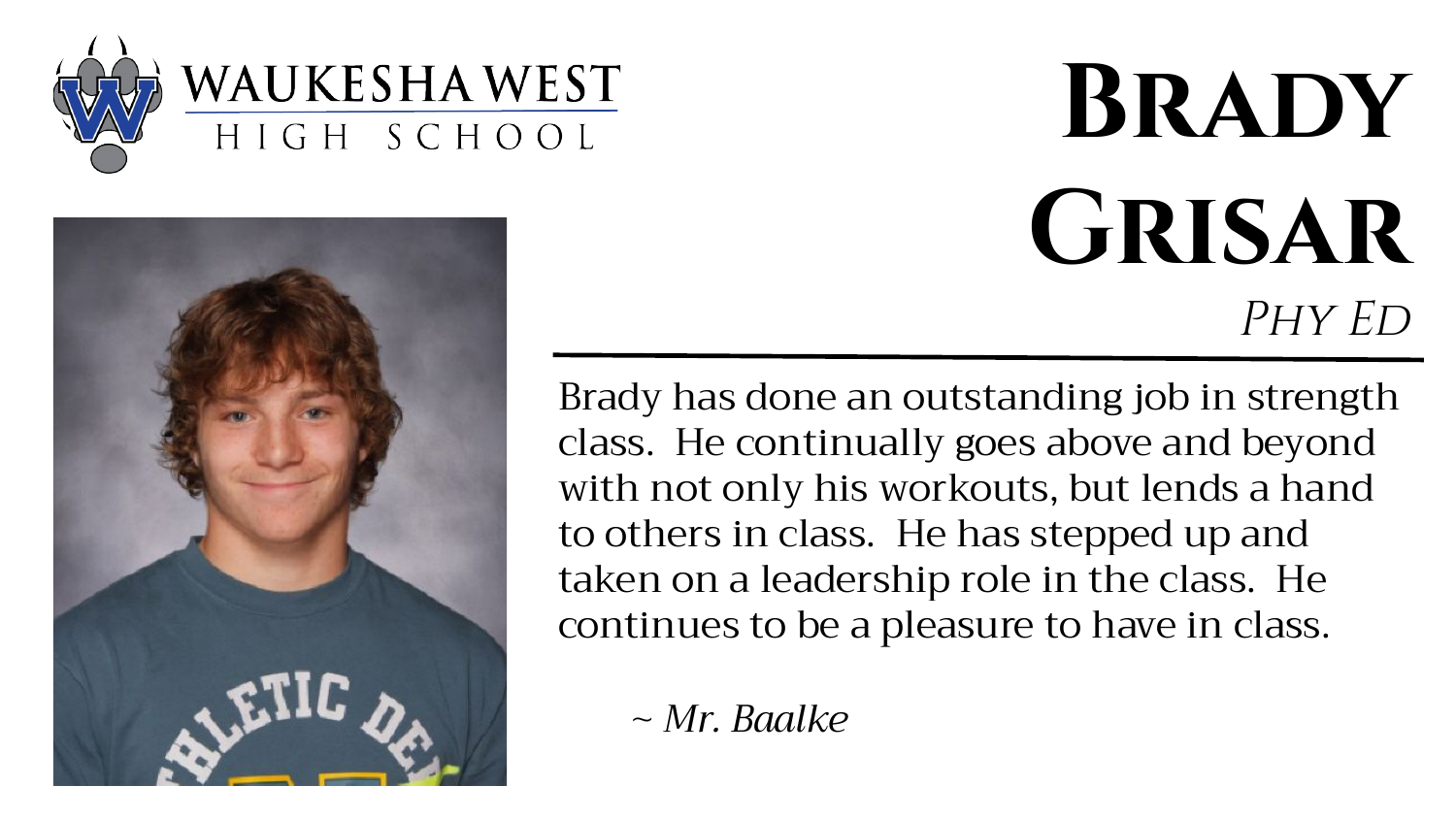



#### **David Kabitzke SCIENCE**

David academically is a stand out, he is a creative and critical thinker. David also has a generous spirit and leads by example. I am so lucky to have been able to have him in class both his freshman and senior years. Congratulations David!

~ *Mrs. Stigler*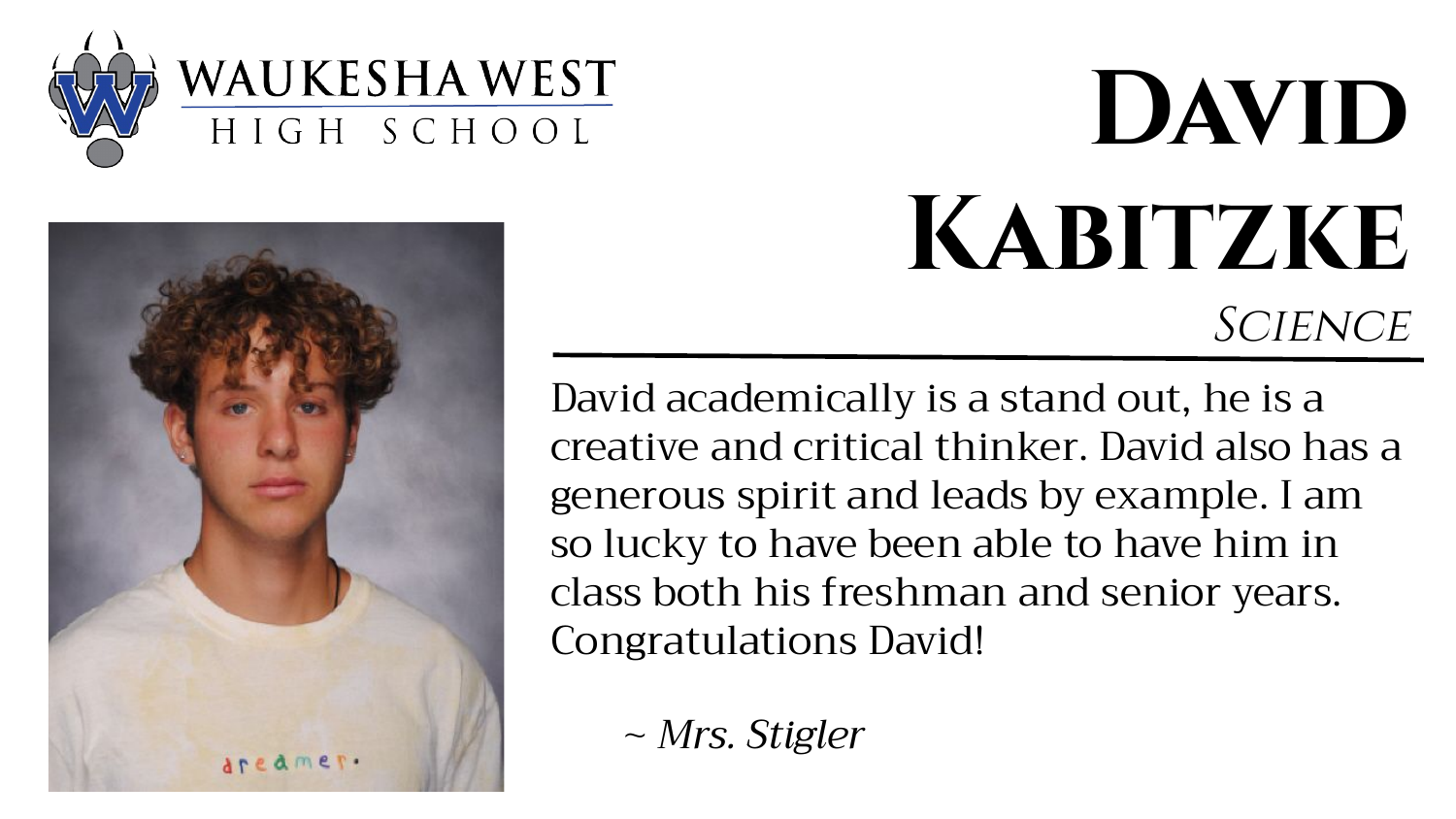



## **Nevaeh thompson** SOCIAL STUDIES

Nevaeh has been an absolute pleasure to have in World History this year. She comes to class ready to learn, is willing to work with anyone, and always strives to do her best. Even when topics can be a challenge, Nevaeh never gives up, asks questions, and will not stop until she has reached her goal.

~ *Ms. Robinson*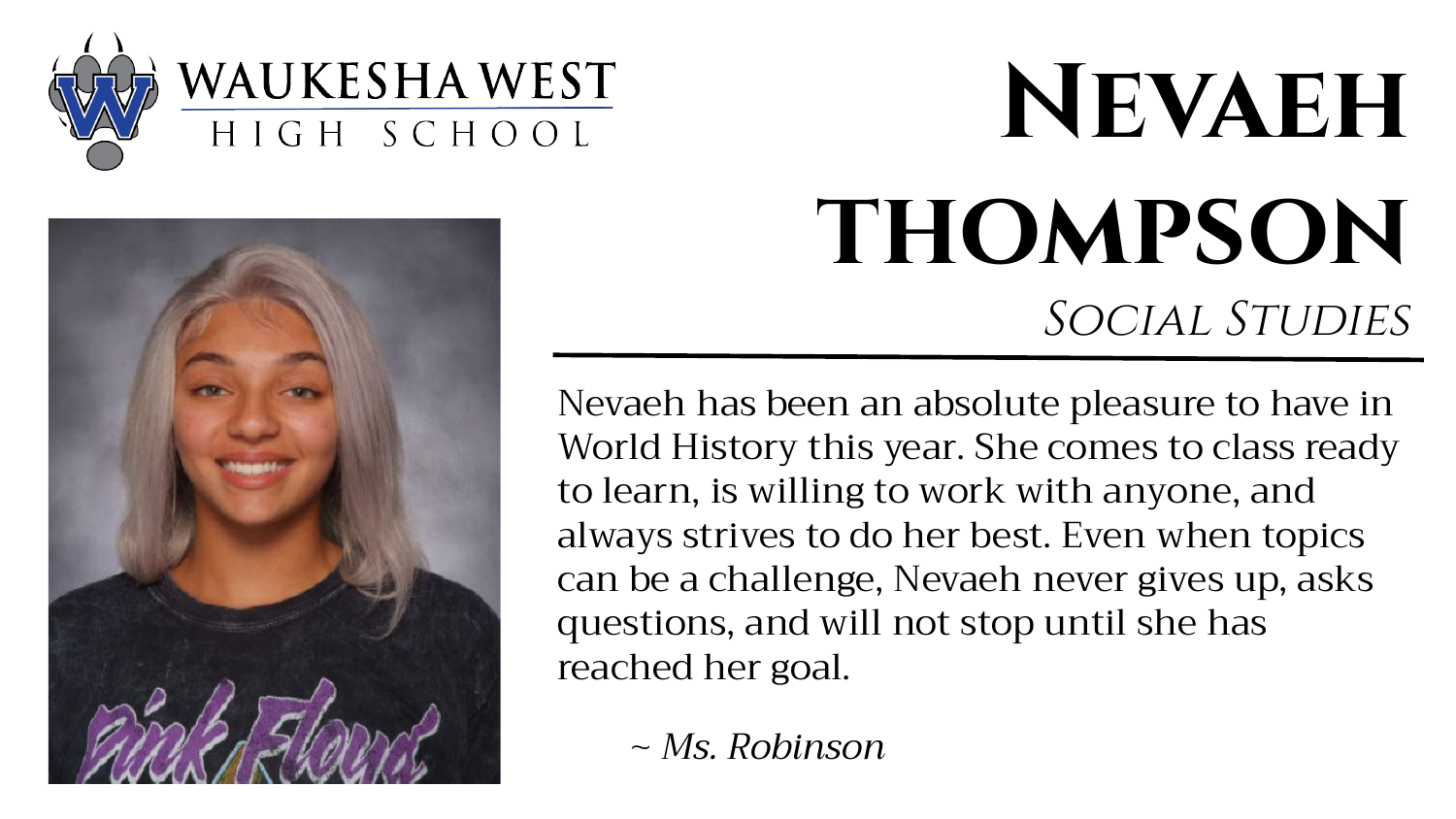



## **Taylor Lembke** TECH<sub>ED</sub>

Taylor is just a delight. She will truly be missed here at West and in the Graphics program. Taylor has come in multiple times during release and lunch to help with the many projects that take over WePrintWest. I have full trust in her to run jobs without having to watch over her. Good luck at UWM in the fall! Congrats!

 *~Mr. Brennan*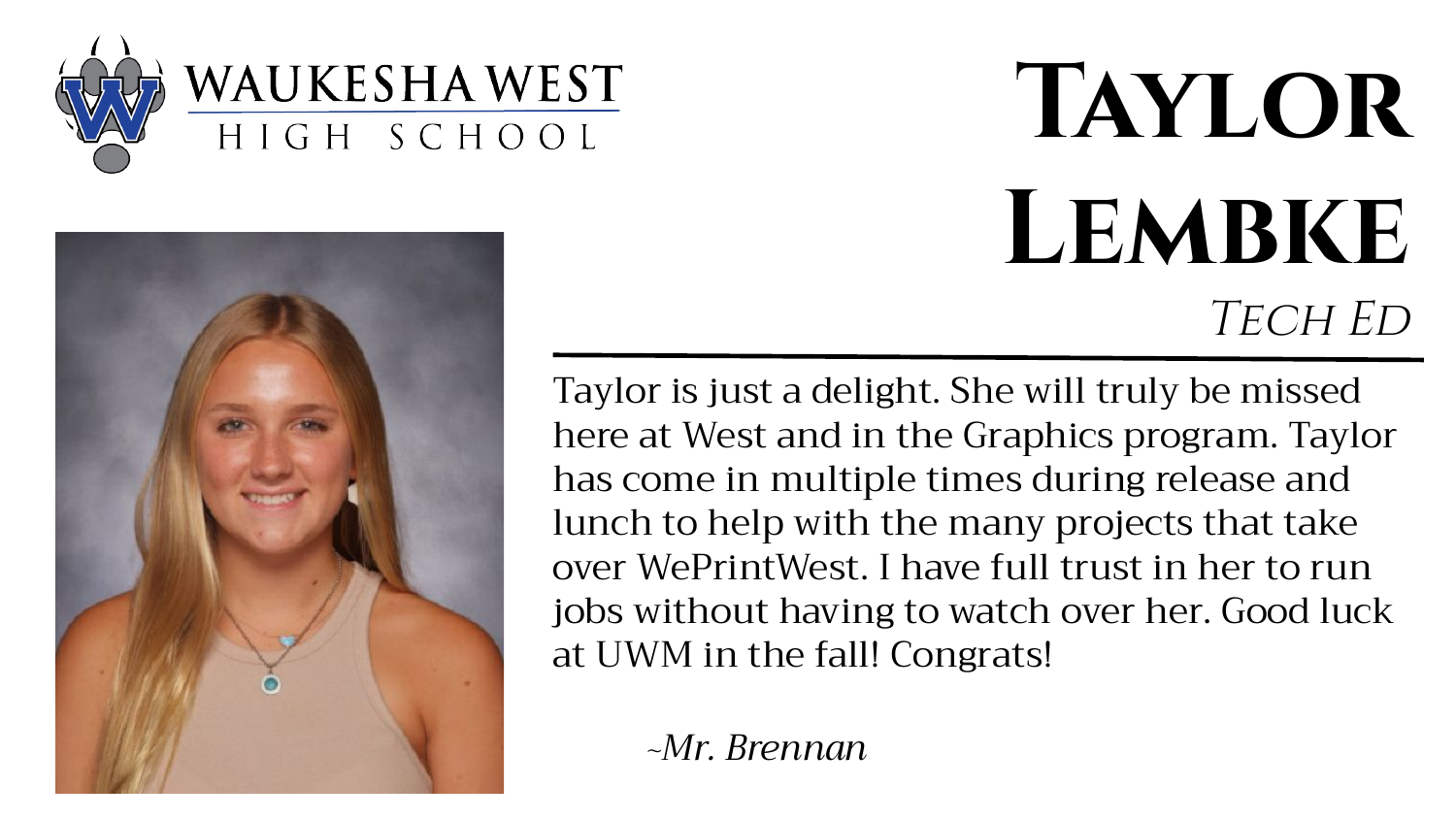



#### **ANNAH Bhanpuri** TREK

Annah has really embodied TREK the past few weeks as she continues to improve her skills in graphic design and her knowledge of using Illustrator. She has created fantastic graphics that she intends to put on a T-Shirt once finalized. Annah is also a great student and a joy to have in class! Keep it up Annah and let's get some shirts made!

~ *Mr. Egnarski*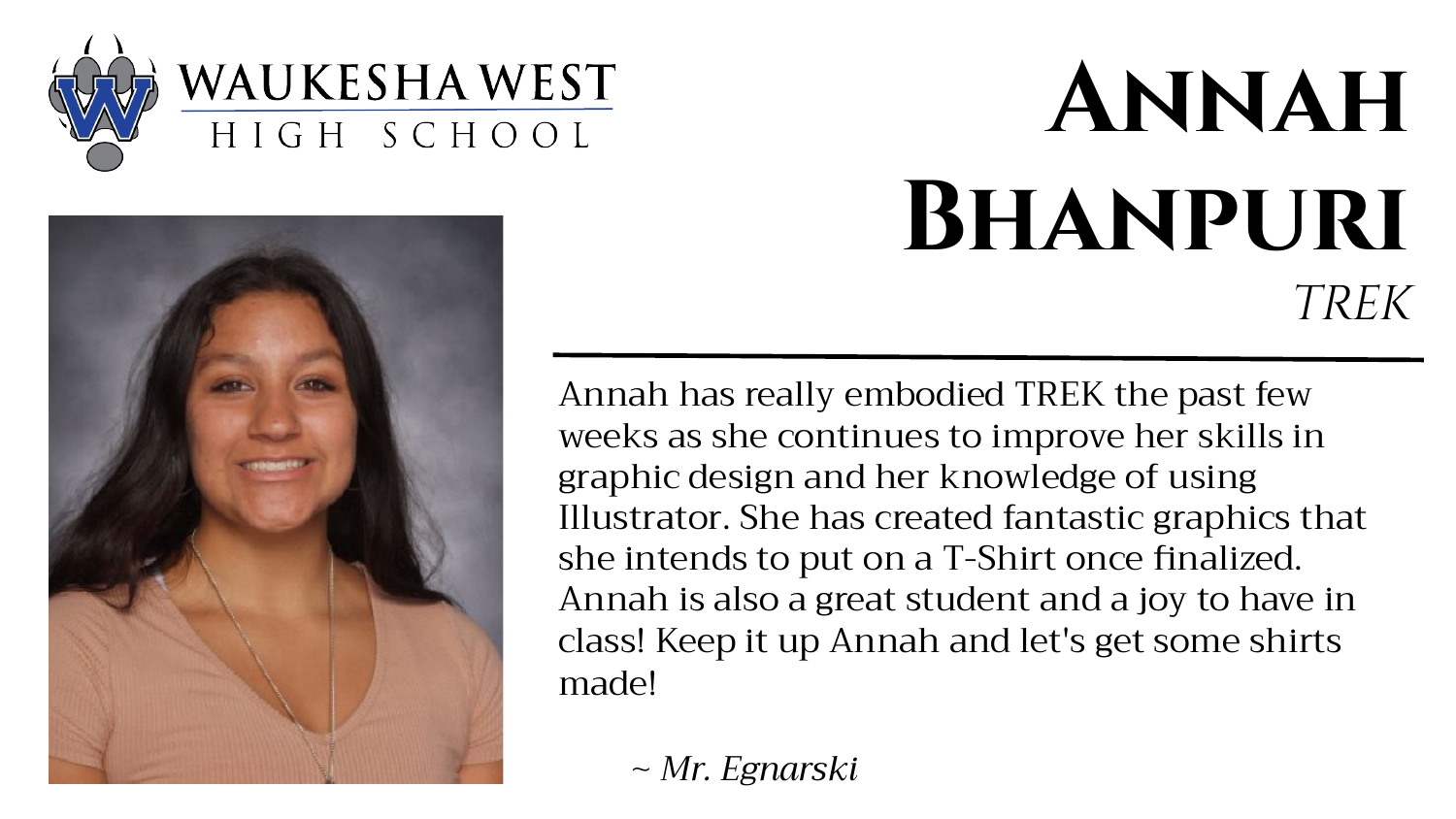



#### **Jaelyn Krohn**  WORLD LANGUAGES

Jaelyn is such an amazing human. Jaelyn works so incredibly hard through difficult content and perseveres. They are a great example for the underclassmen in our class. Not only does Jaelyn participate in class constantly they stand up for others and are always willing to help those in need. Jaelyn is such an important asset to our class community.

~ *Mrs. Sevilla*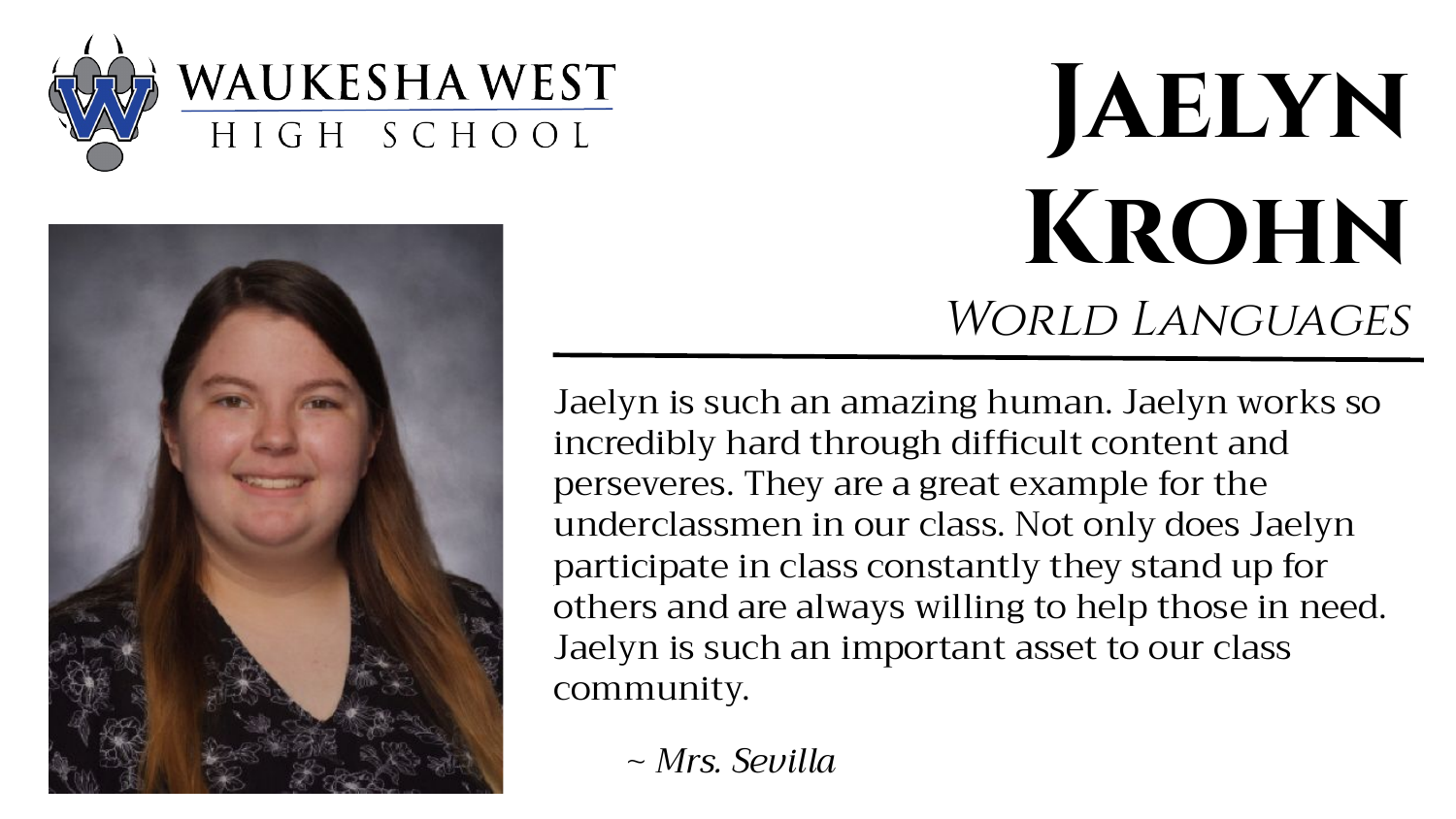



#### **Alex Hauswirth** Wolverine Award

Alex is an amazing young man who epitomizes the example of a person with a growth mindset. Over his high school career at West, Alex has been involved in Drama, COF, Prom, Autos, Live and Learn, TREK, Wolverine Wardrobe and Ping Pong Club. He makes friends easily because of his sincere thoughtfulness for others.

~ *Mr. White*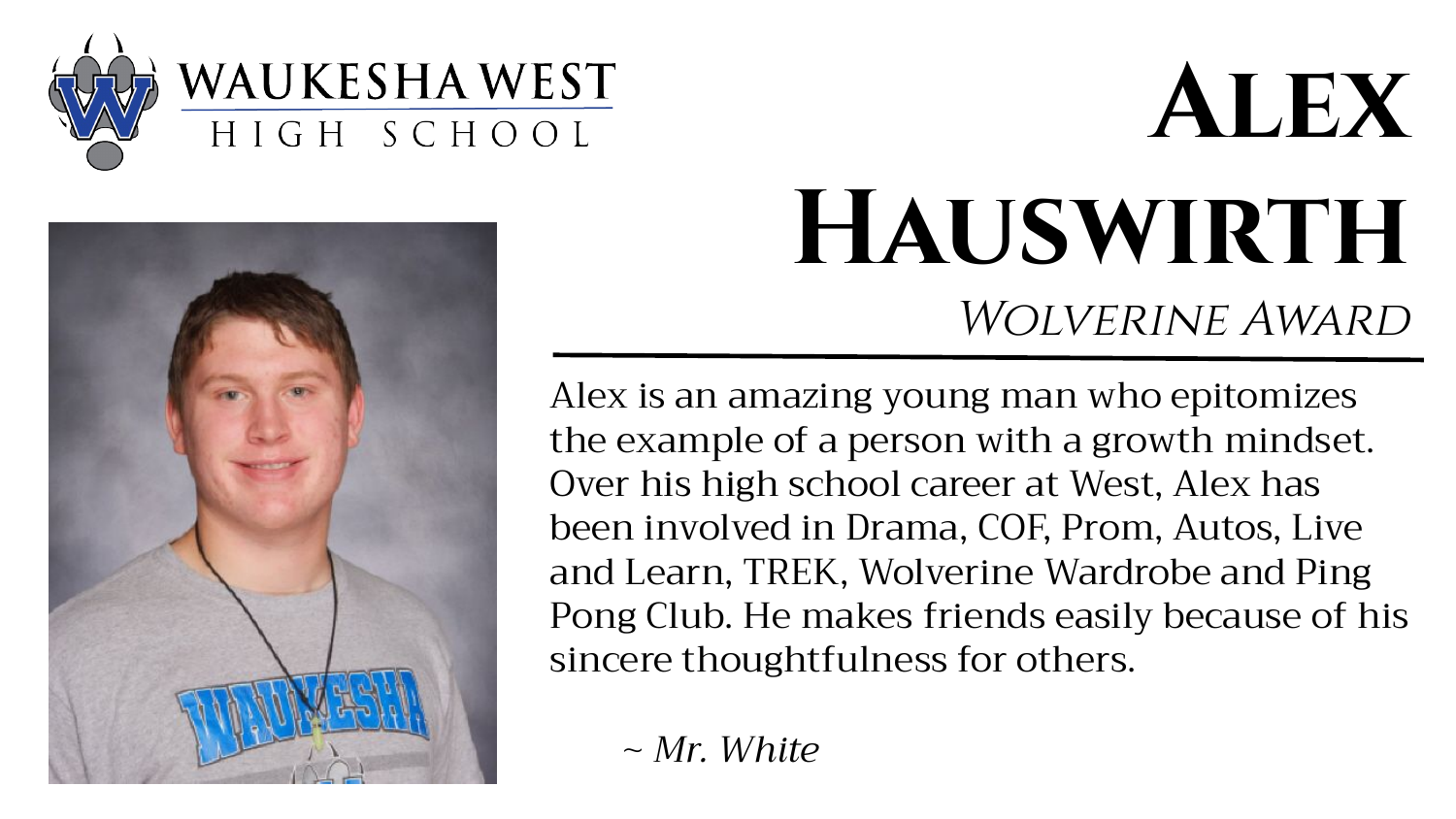



## **Makayla Kivioja** WOLVERINE AWARD

Makayla has demonstrated an incredible amount of growth throughout her four years at WHS! She uses class time wisely and has shown tremendous progress in her reading and writing skills. It has been a pleasure to work with Makayla, and we all wish her the best as she pursues her career goals after high school!

~ *Mrs. Mislang*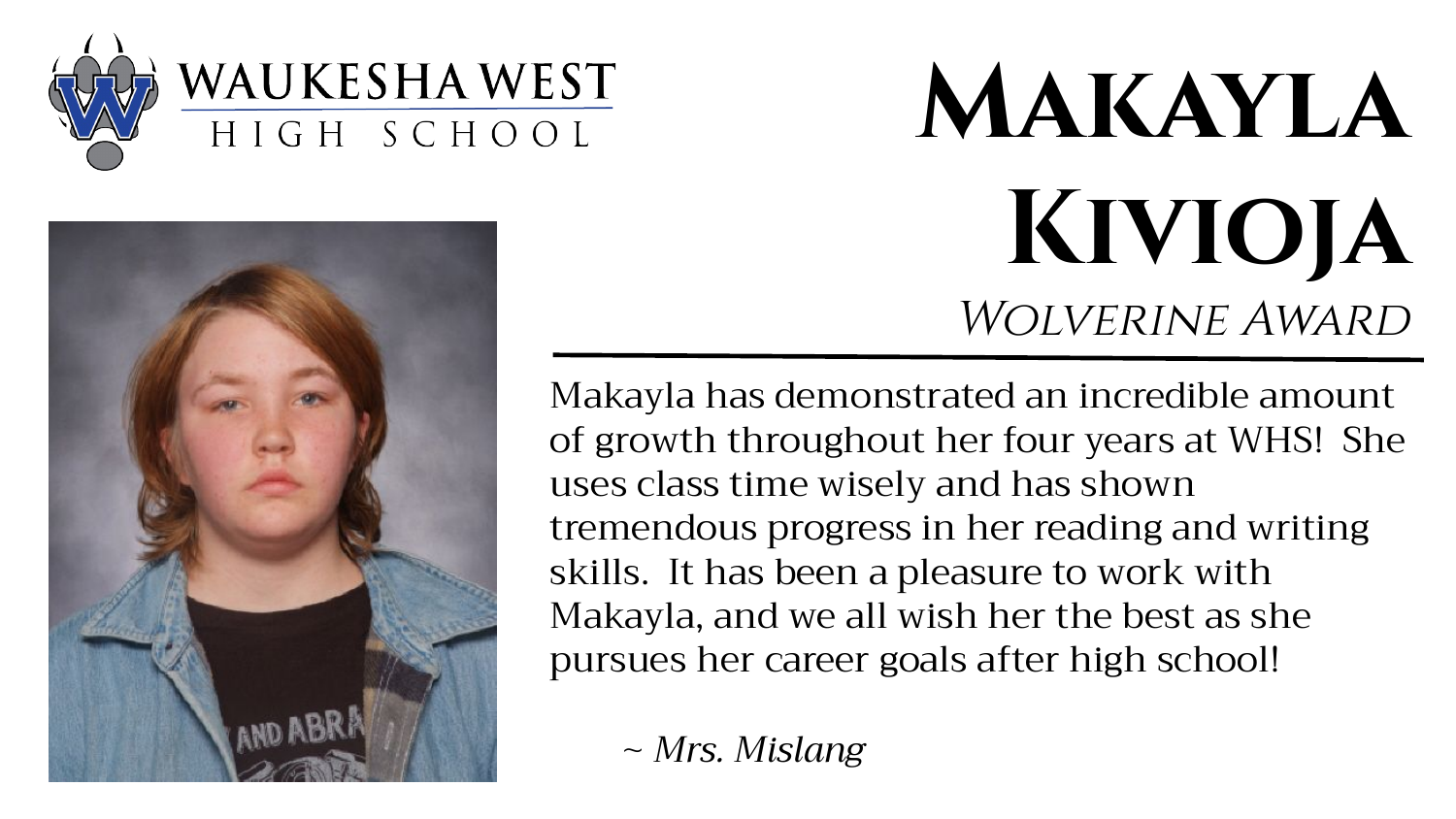

#### CLUBS & ACTIVITIES STUDENTS OF THE MONTH **March**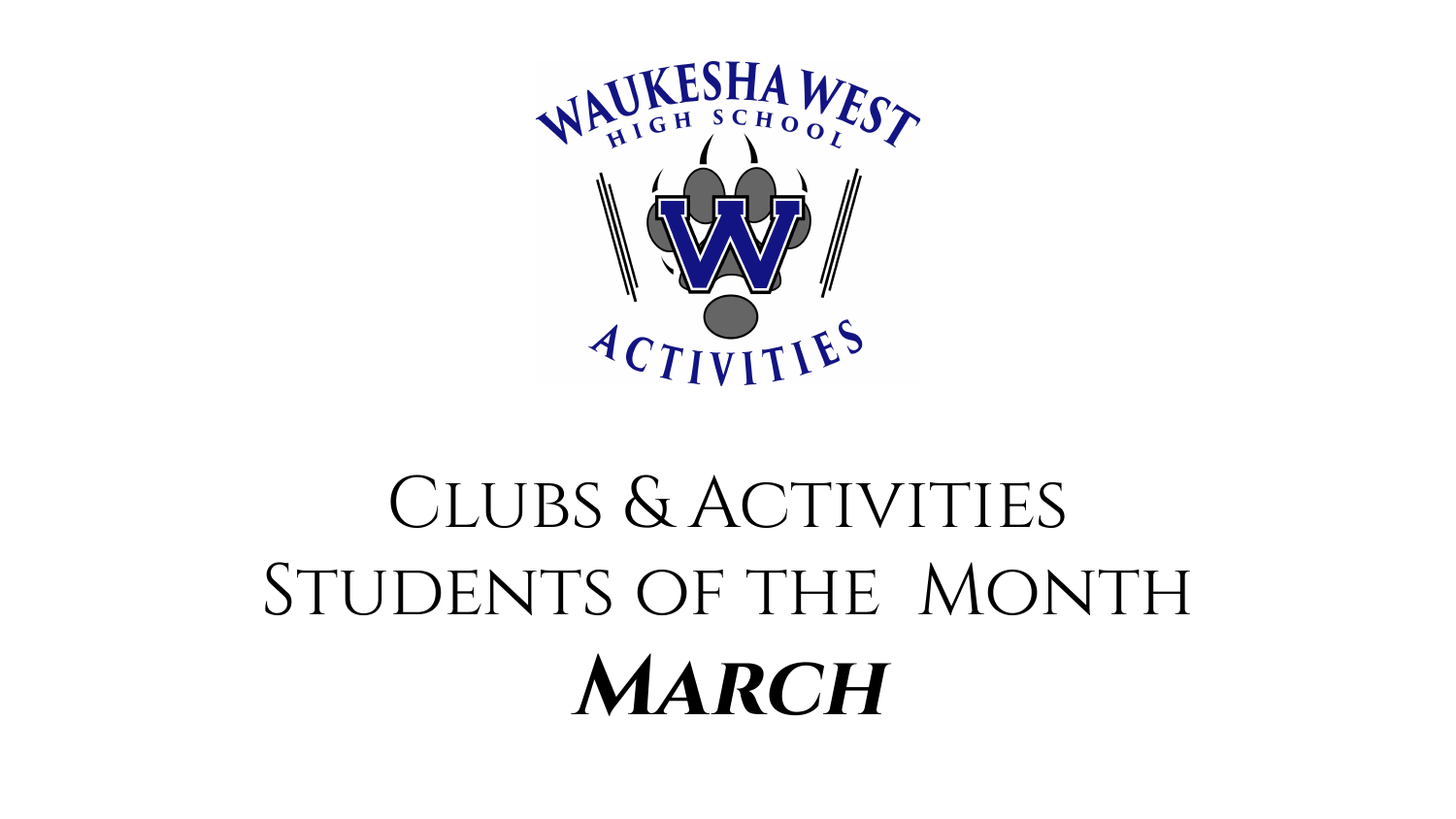# **Berkeley Krell**

#### Academic Decathlon





With a perfect speech score of 1000 at Regionals, Berkeley reminded the team of not only her capabilities but the way in which effort, true, sustained effort, can be rewarded. Berkeley is driven and highly invested; she has been an impressive asset to the team for three years and leaves an indelible impression on West Acadec.

~ *Mrs. Unti-Runnells*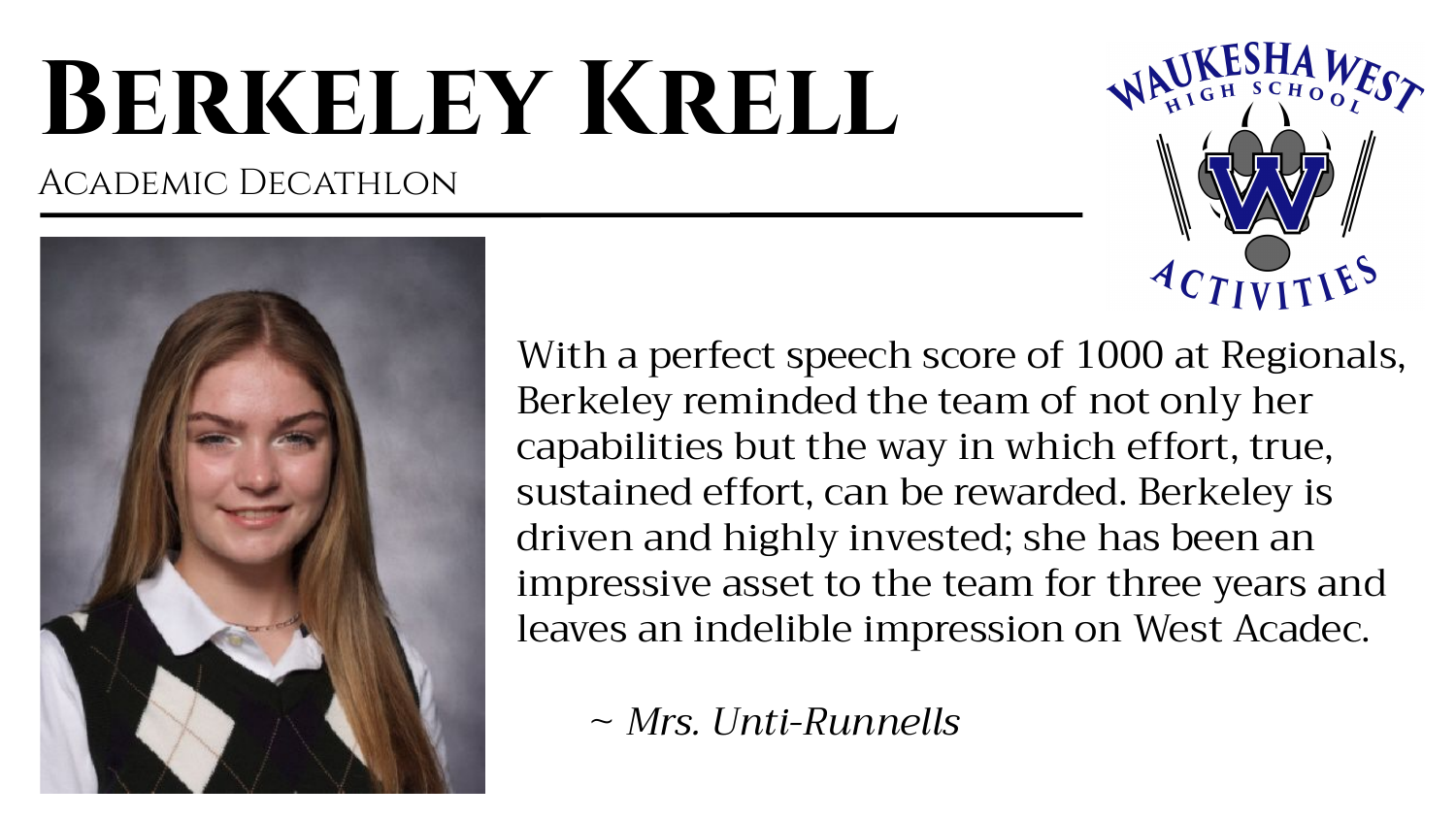# **BECCA GUTH**

Drama



In addition to her incredible vocal talent, Becca is an extraordinary hard worker in the theater program. Above and beyond her talents on stage, Becca has demonstrated tremendous creativity and dependability in supervising the costumes department for the West End Players. The success of the entire program is significantly attributable to her.

~ *Mr. Berish*

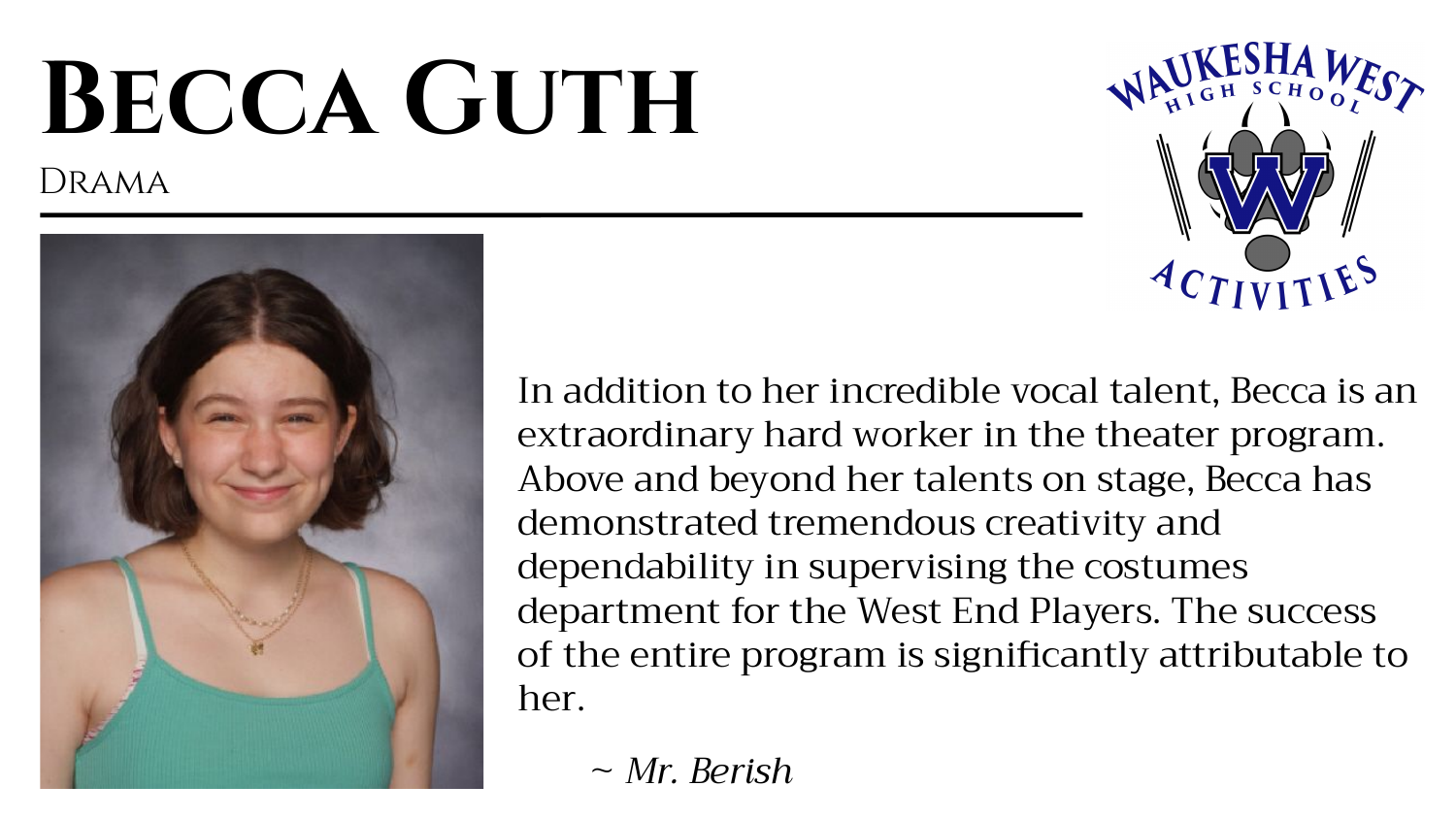# **Namaste (Colette)**  DE FALLA FRENCH CLUB





Colette sparkles with positivity and open-mindedness that brightens our whole group. She has attended every French Club meeting. She enthusiastically participates in activities and helps others. She is an amazing asset to our club!

*~ Mrs. Rath*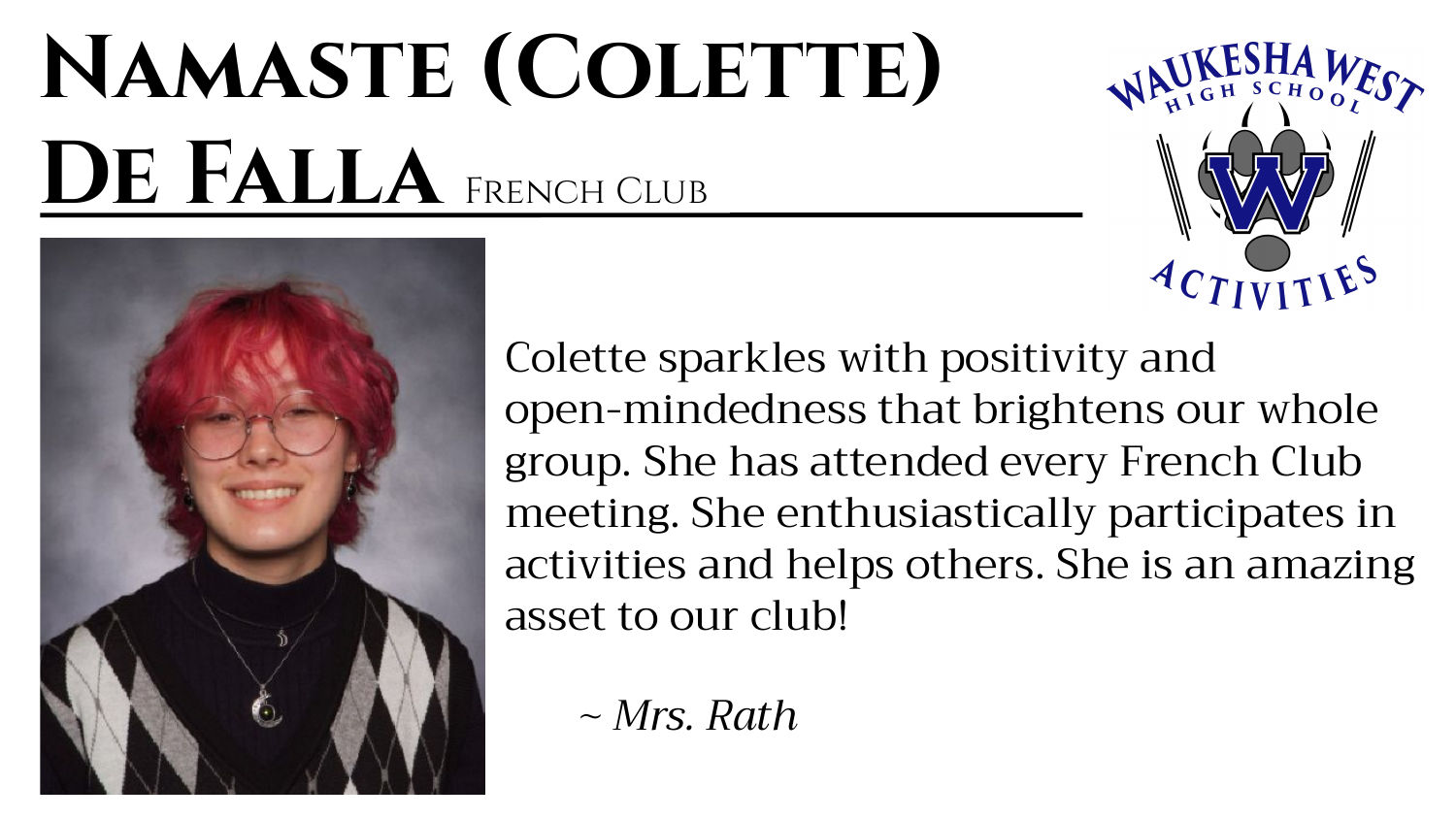# **Emily Wang**

#### National Honor Society



Emily is an organized and motivated leader. As the President of National Honor Society, she works hard to keep everyone on track with their duties. She takes on a lot of responsibility and takes her leadership responsibilities seriously.

*~Mrs. Catura ~Mrs. Ziarnik*